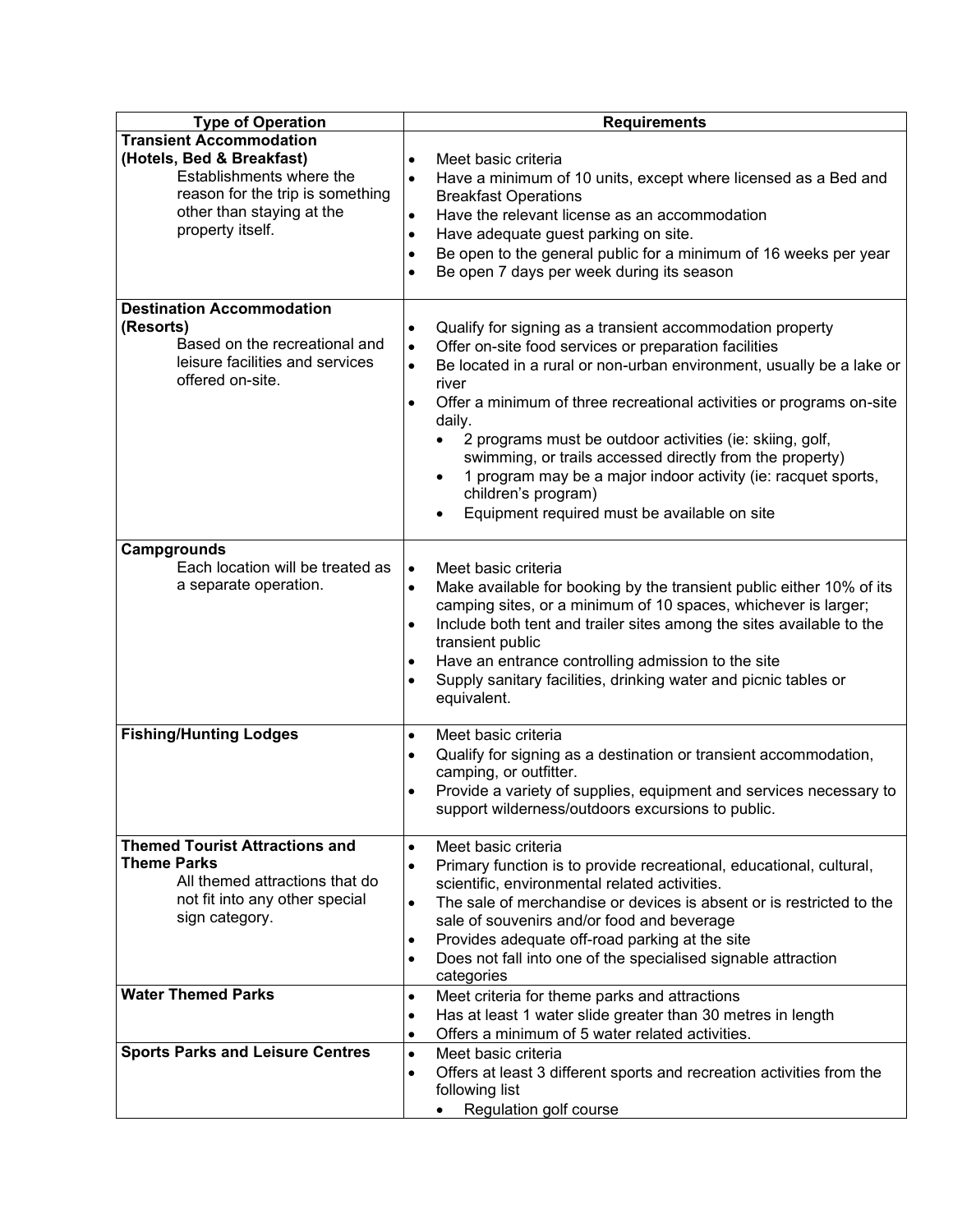|                                                                                                                                                                                                                                                           | Par 3 golf course<br>$\bullet$<br>Minigolf/miniputt<br>$\bullet$<br>Driving range<br>Full size swimming pool<br>$\bullet$<br>Ice/roller skating rink<br>$\bullet$<br>Baseball/football field<br>$\bullet$<br><b>Batting cages</b><br>Groomed running path<br>$\bullet$<br>Groomed cross country ski trails at least 1 km in length<br>Must have an adequate supply of rental equipment for each<br>$\bullet$<br>activity.<br>Outdoor activities must be available to the general public at least<br>$\bullet$<br>12 consecutive weeks per year<br>Indoor Activities must be available at all times the operation is open<br>$\bullet$<br>Must have public washrooms<br>$\bullet$                                                                                                             |
|-----------------------------------------------------------------------------------------------------------------------------------------------------------------------------------------------------------------------------------------------------------|----------------------------------------------------------------------------------------------------------------------------------------------------------------------------------------------------------------------------------------------------------------------------------------------------------------------------------------------------------------------------------------------------------------------------------------------------------------------------------------------------------------------------------------------------------------------------------------------------------------------------------------------------------------------------------------------------------------------------------------------------------------------------------------------|
| <b>Interpretation Centres</b><br>Provides an educational or<br>$\bullet$<br>interpretative program accessible to<br>transient tourists to increase their<br>awareness in the industrial,<br>scientific, environmental,<br>agricultural or cultural fields | Meet basic criteria<br>$\bullet$<br>Offers guided tours at least 5 days a week in the operation's<br>$\bullet$<br>season, on advertised days and set times, and/or provides<br>permanent interpretative panels or audio visual documentation<br>accessible on all days the operation is open to the public.<br>Where interpretation is not the main function of the operation<br>sponsoring the program (ie: public programming in a factory or a<br>nature/wildlife/forest reserve) the interpretation program must<br>have:<br>A dedicated space for interpretative displays and public<br>$\bullet$                                                                                                                                                                                       |
|                                                                                                                                                                                                                                                           | programming<br>Staff must be hired specifically to welcome visitors and to run the<br>interpretation program.                                                                                                                                                                                                                                                                                                                                                                                                                                                                                                                                                                                                                                                                                |
| <b>Interpretative Craft Centres</b>                                                                                                                                                                                                                       | Meet basic criteria<br>$\bullet$<br>Is a craft operation that produces hand-made art or craft objects<br>$\bullet$<br>on-site<br>Offers guided tours and/or demonstrations of the production of<br>these objects, involving the artists/craftspeople<br>These public programs are available at least 5 days a week<br>throughout the operating season at advertised times, on all days<br>the operation is open to the public<br>The interpretation activities and demonstrations are available to<br>$\bullet$<br>transient visitors, not exclusively to pre-booked clients or groups<br>Where interpretation is not the main function of the operation (ie: an<br>$\bullet$<br>industrial site or commercial business), its public program must<br>have adequate space to run its program. |
| <b>Farm-Based Tourist Attractions</b>                                                                                                                                                                                                                     | Meet basic criteria<br>$\bullet$<br>Has a valid Farm Business Registration Number obtained under<br>$\bullet$<br>the Stable Funding Act and its regulations<br>Has adequate off-road parking for customers<br>$\bullet$<br>Provides a minimum of 5 value-added activities for tourists from the<br>$\bullet$<br>following list, on an advertised basis. At least 3 must be available<br>for at least 12 operating weeks per year:<br>Guided interpretative tours<br>Permanent interpretative panels, displays and/or audio visual<br>documentation                                                                                                                                                                                                                                           |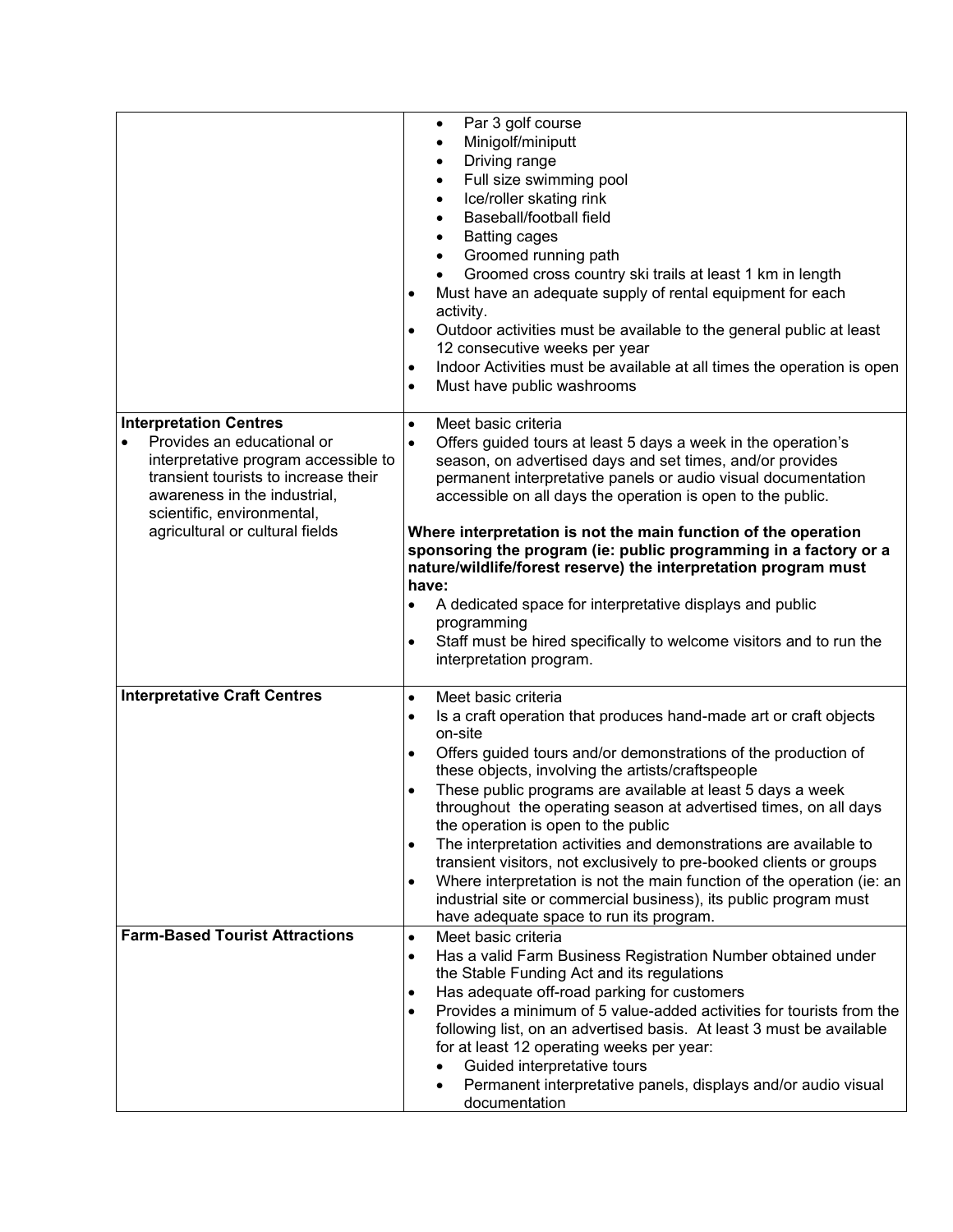|                                          | Wagon rides, hay rides or sleigh rides<br>$\bullet$<br>Children's playground<br>One or more festivals with hands-on activities for children<br>Straw or corn maze<br>Petting barn<br>Pony or animal rides<br>Fishing pond<br>Food and beverage service<br>Minimum of 3 pick-your-own crops |
|------------------------------------------|--------------------------------------------------------------------------------------------------------------------------------------------------------------------------------------------------------------------------------------------------------------------------------------------|
| <b>Farmers' Markets</b>                  | Meet basic criteria<br>$\bullet$                                                                                                                                                                                                                                                           |
|                                          | Is devoted to the sale of local and Ontario produce and other<br>$\bullet$<br>foodstuffs                                                                                                                                                                                                   |
|                                          | The market must set a minimum level of local products and local<br>$\bullet$<br>producers to be sold on the premises                                                                                                                                                                       |
|                                          | Open at least 2 days per week in its open season<br>$\bullet$                                                                                                                                                                                                                              |
|                                          | Has a permanent facility<br>$\bullet$<br>The facility dedicated to the market has 10,000 square feet of floor<br>$\bullet$                                                                                                                                                                 |
|                                          | space or more.                                                                                                                                                                                                                                                                             |
| <b>Wineries/Breweries</b>                | Meet basic criteria<br>$\bullet$                                                                                                                                                                                                                                                           |
|                                          | Offers guided tours at least 5 days a week in the operation's<br>$\bullet$                                                                                                                                                                                                                 |
|                                          | season<br>Has a dedicated space for interpretative displays and public<br>$\bullet$                                                                                                                                                                                                        |
|                                          | programming and staff available to welcome visitors and run the<br>interpretative program.                                                                                                                                                                                                 |
| <b>Live Performance Theatres</b>         | Meet basic criteria<br>$\bullet$                                                                                                                                                                                                                                                           |
|                                          | Is a permanent performance facility<br>$\bullet$                                                                                                                                                                                                                                           |
|                                          | Live theatrical or dance performances are offered to the general<br>$\bullet$<br>public at that facility at least 5 days per week during the operation's<br>season.                                                                                                                        |
| <b>Public Art Galleries</b>              | Meet basic criteria<br>$\bullet$                                                                                                                                                                                                                                                           |
|                                          | Is a permanent facility<br>$\bullet$<br>The facilities primary purpose is the public exhibition, rather than<br>$\bullet$                                                                                                                                                                  |
|                                          | retail sale of works of art                                                                                                                                                                                                                                                                |
|                                          | The facility houses a permanent art collection, part of which is on<br>display at all times                                                                                                                                                                                                |
| <b>Museums</b>                           | The operation must be open to the public                                                                                                                                                                                                                                                   |
|                                          | Meets criteria for signing as a theme's attraction<br>٠<br>Offers ongoing public programs, including exhibits, at its main<br>٠                                                                                                                                                            |
|                                          | facility                                                                                                                                                                                                                                                                                   |
|                                          | Is a not-for-profit operation<br>$\bullet$                                                                                                                                                                                                                                                 |
|                                          | Must not be of a primarily retail nature<br>$\bullet$<br>And not be an art gallery, heritage centre, library or archive<br>$\bullet$                                                                                                                                                       |
|                                          | Either receives or is eligible for operating grants under a program<br>$\bullet$                                                                                                                                                                                                           |
|                                          | supporting museums and operated by the Ministry of Citizenship,                                                                                                                                                                                                                            |
|                                          | Culture and Recreation or its successors. The manager<br>responsible for the Ministry's museum support program must                                                                                                                                                                        |
|                                          | confirm in writing that the operation is qualified.                                                                                                                                                                                                                                        |
| <b>Tourist Information Centre</b>        | Meets basic criteria<br>$\bullet$                                                                                                                                                                                                                                                          |
|                                          | Is owned/operated by a government agency<br>$\bullet$                                                                                                                                                                                                                                      |
| <b>Heritage (Conservation) Districts</b> | Meet basic criteria<br>$\bullet$<br>Must be legally designated as such under provincial law whose                                                                                                                                                                                          |
|                                          | $\bullet$<br>designation has been authorised by the Ontario Municipal Board                                                                                                                                                                                                                |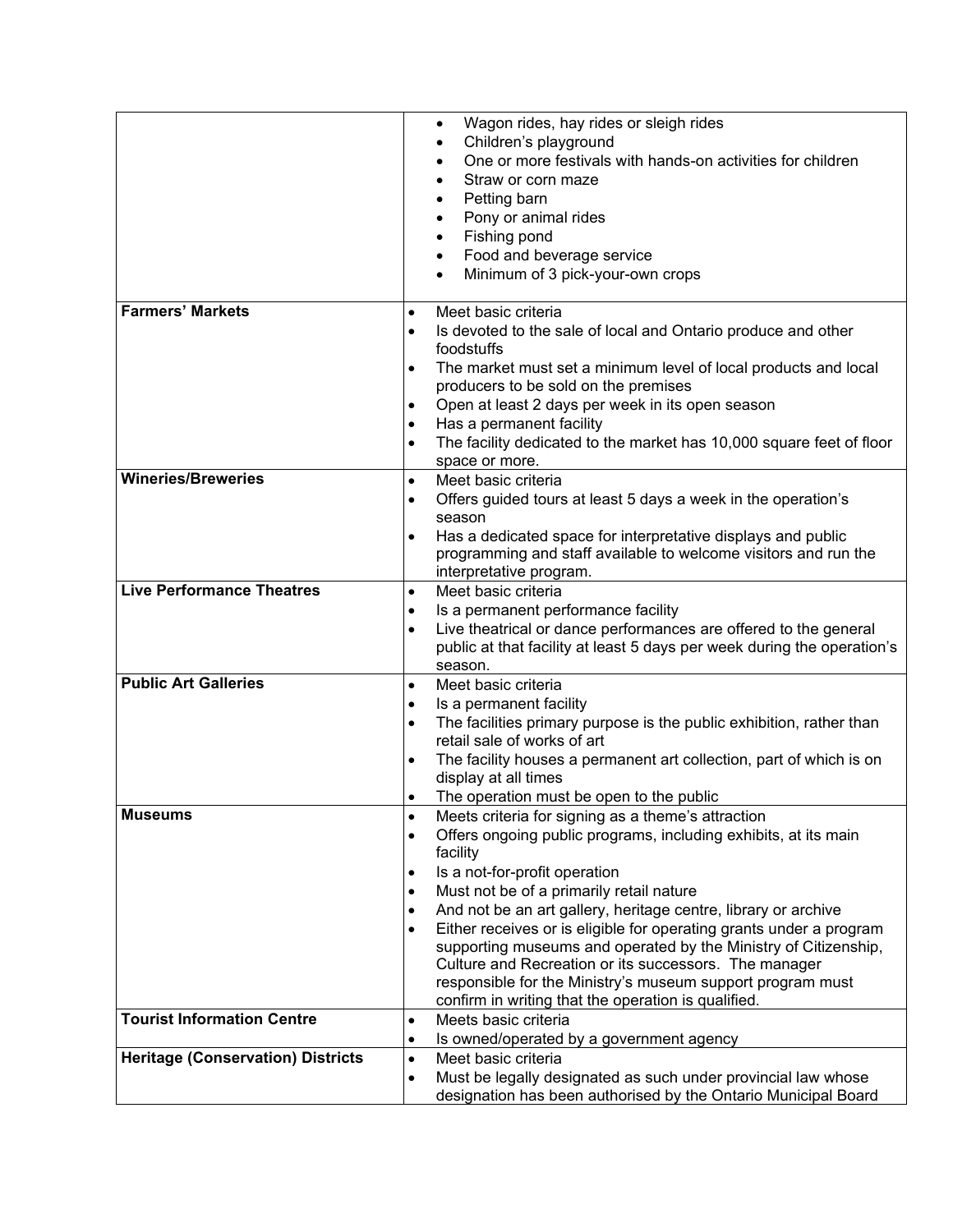| <b>Historic or Archaeological Sites and</b> | Meet basic criteria<br>$\bullet$                                                                       |
|---------------------------------------------|--------------------------------------------------------------------------------------------------------|
| <b>Structures</b>                           | Qualifies as a themed Tourist Attraction<br>$\bullet$                                                  |
|                                             | Is a building, archaeological site, or other site/structure of<br>$\bullet$                            |
|                                             | federal/provincial/regional historical significance owned and                                          |
|                                             | managed by a government, ministry or agency.                                                           |
| <b>Cultural Centres</b>                     | Meet basic criteria<br>$\bullet$                                                                       |
|                                             | Offers cultural activities to the public at all times the operation is<br>$\bullet$                    |
|                                             | open to the public, including at least two of the following:                                           |
|                                             | Art, artifact or historical displays                                                                   |
|                                             | Live cultural, dramatic or dance performances<br>$\bullet$                                             |
|                                             | Hands-on art or craft activities                                                                       |
|                                             | The centre's primary purpose is not retail sales, auditorium/theatre<br>$\bullet$                      |
|                                             | rentals, or live theatre/musical performances.                                                         |
| <b>Public Archives</b>                      | Meet basic criteria<br>$\bullet$                                                                       |
|                                             | Is a public archival facility with a permanent collection of original<br>$\bullet$                     |
|                                             | archival materials in any medium available to the public for<br>research                               |
|                                             | The collection is open to the transient public on an advertised<br>$\bullet$                           |
|                                             | basis, at set days and times                                                                           |
|                                             | Does not fall within the category of public library, museum, art<br>$\bullet$                          |
|                                             | gallery or interpretative centre.                                                                      |
| Natural Sites, Scenic lookouts and          | Meet basic criteria<br>$\bullet$                                                                       |
| <b>Trails (Developed)</b>                   | Is a developed natural site (ie: cave, waterfall, geological formation,<br>$\bullet$                   |
|                                             | nature viewing site, river crossing or developed walking trail)                                        |
|                                             | Is owned and managed by a municipal or provincial government<br>$\bullet$                              |
| <b>Provincial/Federal Parks,</b>            | Meet basic criteria<br>$\bullet$                                                                       |
| <b>Conservation Areas, Public Beaches</b>   |                                                                                                        |
| <b>Golf Courses</b>                         | Meet basic criteria<br>$\bullet$                                                                       |
|                                             | Offers a minimum of 9 holes of regulation golf<br>$\bullet$                                            |
| <b>Marinas</b>                              | Meet basic criteria<br>$\bullet$                                                                       |
|                                             | Maintains at least 10 spaces for rental to the transient public<br>$\bullet$                           |
|                                             | Offers marine fuel facilities<br>$\bullet$                                                             |
|                                             | Offers docking facilities, including a boat launching ramp<br>$\bullet$                                |
|                                             | Offers fresh/potable water<br>$\bullet$                                                                |
|                                             | Provides sanitary disposal facilities, either on-site or immediately<br>$\bullet$<br>adjacent to site. |
| <b>Boat Rentals and Charters</b>            | Offers day rental services for motorboats, rafts, paddleboats,<br>$\bullet$                            |
| NOTE: The location signed will              | sailboats, windsurfing craft, kayaks, canoes, or rowboats to the                                       |
| be the point at which the                   | general public.                                                                                        |
| motorist parks to gain access to            | Has adequate equipment to serve transient customers<br>$\bullet$                                       |
| the boat launch.                            | Is on or adjacent to a public beach or boat launch facility as<br>$\bullet$                            |
|                                             | required to operate the craft rented.                                                                  |
| <b>Boat Cruises</b>                         | Meet basic criteria<br>$\bullet$                                                                       |
|                                             | Offers day or part day cruises<br>$\bullet$                                                            |
|                                             | Cruise schedule is offered for booking by transient customers every<br>$\bullet$                       |
|                                             | day the operation is open, at advertised set days and times                                            |
|                                             | Has adequate equipment to serve transient customers<br>$\bullet$                                       |
|                                             | Is at or adjacent to the docking facility at which the cruise boards<br>$\bullet$                      |
|                                             | passengers.                                                                                            |
| <b>Boat Launch</b>                          | Meet basic criteria<br>$\bullet$                                                                       |
|                                             | Available to the public                                                                                |
| <b>Ski Operations (cross Country)</b>       | Meet basic criteria<br>$\bullet$                                                                       |